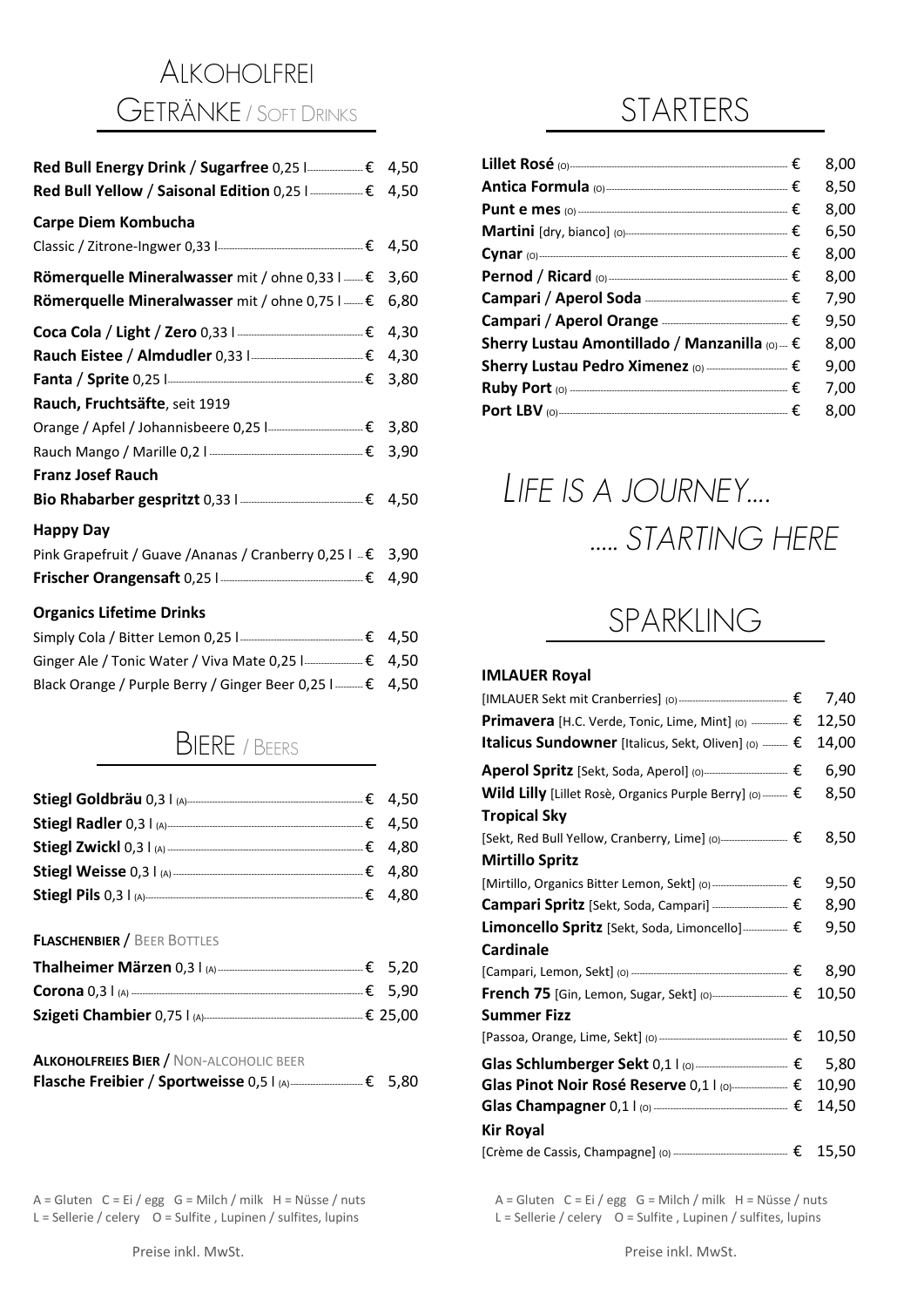# CLASSICS & MORE

| Martini Cocktail                                                                           |  |
|--------------------------------------------------------------------------------------------|--|
| [Gin, Vermouth dry, Lemon Twist or Olive] (0)---------------------------- $\epsilon$ 11,00 |  |
| <b>Espresso Martini</b>                                                                    |  |
|                                                                                            |  |
| Negroni                                                                                    |  |
|                                                                                            |  |
| <b>Blood Orange Negroni</b>                                                                |  |
| [Blood Orange Gin, Antica Formula, Campari] ---------------------------- $\epsilon$ 13,50  |  |
| Americano                                                                                  |  |
|                                                                                            |  |
| Manhattan                                                                                  |  |
|                                                                                            |  |
| Old Fashioned                                                                              |  |
|                                                                                            |  |
| Italian Old Fashioned                                                                      |  |
| [Antica Formula, Aperol, Angostura, Rosmarin]-------------------------- $\epsilon$ 11,50   |  |
| <b>House of Payne</b>                                                                      |  |
|                                                                                            |  |
| SPIC Y                                                                                     |  |

| <b>Chilli Chocolate Martini</b>            |  |
|--------------------------------------------|--|
|                                            |  |
| <b>Moscow Mule</b>                         |  |
|                                            |  |
| <b>Pitter Mule</b>                         |  |
|                                            |  |
| Dark'n Stormy                              |  |
|                                            |  |
| <b>Bloody Mary</b>                         |  |
|                                            |  |
| <b>Virgin Mary</b> / non alcoholic         |  |
|                                            |  |
| $L \wedge N$ $\cap V$ / $L$ $LDD \wedge L$ |  |

FANCY / HERBAL

| Pimms No.1                                                                         |  |
|------------------------------------------------------------------------------------|--|
|                                                                                    |  |
| <b>Basil Smash</b>                                                                 |  |
|                                                                                    |  |
| <b>Mojito 6th Floor</b>                                                            |  |
|                                                                                    |  |
| <b>Green Island</b>                                                                |  |
| [Havana C. 7 y, Passion fruit, Rose blossom, Lime, Mint]--------- $\epsilon$ 15,00 |  |
| <b>Blackberry Julep</b>                                                            |  |
|                                                                                    |  |
| Cynartown                                                                          |  |
|                                                                                    |  |
|                                                                                    |  |

 $L =$  Sellerie / celery  $O =$  Sulfite , Lupinen / sulfites, lupins

| <b>Zombie</b> [Myers's .w. Rum Coruba 74, Apricot Brandy,                                     |  |
|-----------------------------------------------------------------------------------------------|--|
|                                                                                               |  |
| Long Island Iced Tea                                                                          |  |
| [Gin, Rum, Vodka, Tequila, Triple Sec, Cola] ------------------------------- $\epsilon$ 15,50 |  |
| <b>Flying Cangaroo</b>                                                                        |  |
| [Rum, Vodka, Galliano, Coconut, Pineapple, Orange] $\epsilon$ 14,00                           |  |
| Mai Tai                                                                                       |  |
| [Myers's, w. Rum, Almond, Lime, Pineapple, Orange] $\frac{2}{5}$ 13,00                        |  |
| FRESH                                                                                         |  |

| Gimlet                                                                              |  |
|-------------------------------------------------------------------------------------|--|
|                                                                                     |  |
| <b>Continental Sour</b>                                                             |  |
|                                                                                     |  |
| <b>Whiskey Sour</b>                                                                 |  |
|                                                                                     |  |
| Daiquiri Classic                                                                    |  |
|                                                                                     |  |
| <b>Strawberry Daiquiri</b>                                                          |  |
|                                                                                     |  |
| <b>Gin Fizz</b>                                                                     |  |
|                                                                                     |  |
| <b>Caipirinha</b>                                                                   |  |
|                                                                                     |  |
| <b>Sloe Collins</b>                                                                 |  |
| [Havana Verde, Sloe Gin, green Apple, Lime, Soda] ---------------- $\epsilon$ 13,00 |  |
| VFFT                                                                                |  |

# **Black-** / **White-Russian**

|                                                                      | [Vodka Tonkabean, Galliano, Mozart Black] (G) $\cdots$ [ $\epsilon$ 11,50                 |
|----------------------------------------------------------------------|-------------------------------------------------------------------------------------------|
|                                                                      |                                                                                           |
|                                                                      | [Amaretto, Kahlua, Bailey's, Cream / Sahne] (G) ------------------------ $\epsilon$ 12,00 |
|                                                                      |                                                                                           |
| [Crème de Cacao, Mozart Gold, Mango, Maracuja, Cream] (G) $\epsilon$ | 12,00                                                                                     |
|                                                                      |                                                                                           |
|                                                                      |                                                                                           |
|                                                                      |                                                                                           |
|                                                                      | [Havana 7y, Mozart Black, Cherry Brandy Cream / Sahne] (G) $\epsilon$ 15,00               |
|                                                                      |                                                                                           |
|                                                                      | [Myers's, Coconut, Pineapple, Cream / Sahne] (G) -------------------- $\epsilon$ 12,00    |
|                                                                      |                                                                                           |
|                                                                      | [Vodka, Blue Curacao, Coconut, Pineapple, Cream / Sahne] (G) $\epsilon$ 13,00             |
|                                                                      |                                                                                           |
|                                                                      | [Rum, Blue Curacao, Orange, Banana, Passion fruit]  € 13,00                               |
|                                                                      |                                                                                           |
|                                                                      | [Tonka infused Vodka, Strawberry, Tripple Sec, Cream] $\equiv$ 13,00                      |
|                                                                      |                                                                                           |

A = Gluten C = Ei / egg G = Milch / milk H = Nüsse / nuts A = Gluten C = Ei / egg G = Milch / milk H = Nüsse / nuts L = Sellerie / celery O = Sulfites, lupins L = Sellerie / celery O = Sulfites, lupins L = Sellerie / celer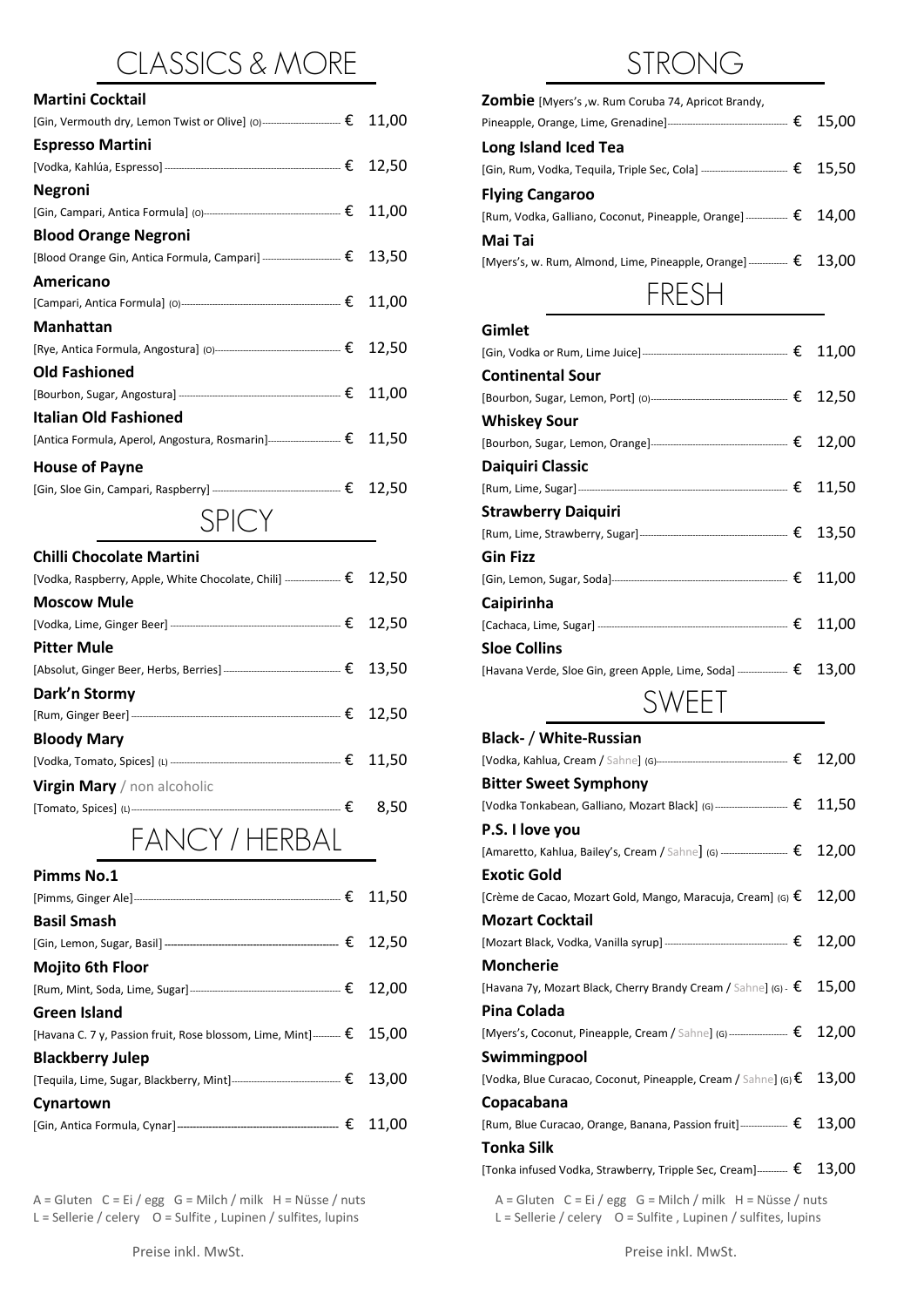### FRUITY

| <b>French Martini</b>                                                       |  |
|-----------------------------------------------------------------------------|--|
|                                                                             |  |
| <b>Pornstar Martini</b>                                                     |  |
|                                                                             |  |
| Cosmopolitan                                                                |  |
|                                                                             |  |
| <b>Hurricane</b>                                                            |  |
| [Myers's, w. Rum, Passion fruit, Lime, Pineapple, Orange] $ \epsilon$ 13,00 |  |
| <b>Blood &amp; Sand</b>                                                     |  |
| [Scotch, Cherry Brandy, Antica Formula, Orange] (0)--------------- € 13,50  |  |
| <b>Singapore Sling</b>                                                      |  |
|                                                                             |  |
| El Presidente 2.0                                                           |  |
| [Havana Club 3y, Pineapple, Lime, Raspberry] - [€ 12,50                     |  |
| Sex on the Beach                                                            |  |
|                                                                             |  |
| <b>Southern Summer</b>                                                      |  |
| [Southern Comfort, Passoa, Lime, Guava, Orange] ----------------- € 12,00   |  |
| <b>Tequila Sunrise</b>                                                      |  |
|                                                                             |  |
| NONI ALCOLIOUC                                                              |  |

#### NON ALCOHOLIC

| <b>Isabellas Joice</b>                                                                  |      |
|-----------------------------------------------------------------------------------------|------|
| [Orange, Mango, Cranberry, Guave, Apple]-------------------------------- €              | 8,50 |
| What's up                                                                               |      |
| [Orange, Pineapple, Passion fruit, Bitter Lemon]---------------------- €                | 8,50 |
| <b>Red Blossom</b>                                                                      |      |
|                                                                                         | 8,50 |
| <b>Bora Bora</b>                                                                        |      |
| [Pineapple, Passionfruit, Lemon, Grenadine] -------------------------------- $\epsilon$ | 8,50 |
| Robby                                                                                   |      |
| [Pineapple, Coconut, Strawberry, Cream / Sahne] (G) $ \longleftarrow$ $\epsilon$        | 8,50 |
| <b>Flying Coconut</b>                                                                   |      |
| [Coconut, Orange, Pineapple, Cream / Sahne] (G) --------------------- €                 | 8,50 |
| <b>Spring break</b>                                                                     |      |
| [Lychee, Peach, Cranberry, Lime, Bitter Lemon]----------------------- €                 | 8,50 |
| <b>Baby Love</b>                                                                        |      |
| [Banana, Coconut, Pineapple, Cream / Sahne] (G) $ \epsilon$ 8,50                        |      |
| Mediterranean Sky                                                                       |      |
|                                                                                         | 8,50 |
| <b>Malecon</b>                                                                          |      |
|                                                                                         | 8,50 |
| Julian's Special                                                                        |      |
| [Cranberry, Orange, Pineapple, Pink Guava, Banana, Melon]-- $\epsilon$                  | 8,50 |
| <b>Florida Sun</b>                                                                      |      |
| [Orange, Pineapple, Grapefruit, Lime, Passion fruit]---------------- $\epsilon$         | 8,50 |
| Mangorinha                                                                              |      |
|                                                                                         | 8,50 |
| <b>Virgin Mary</b>                                                                      |      |
|                                                                                         | 8,50 |
|                                                                                         |      |

L = Sellerie / celery O = Sulfite , Lupinen / sulfites, lupins L = Sellerie / celery O = Sulfite , Lupinen / sulfites, lupins

#### OGNAC 2 cL

### BRANDY 2 CL

| Cardenal Mendoza Solera Gran Reserva  € 9,00 |          |
|----------------------------------------------|----------|
|                                              |          |
| Asbach Orginal                               | – € 6.50 |
| Armagnac VSOP                                | – € 9.50 |

Always do sober what you said you'd drunk. That will teach you

to keep your mouth shut.

Ernest Hemingway

#### SCOTCH 4 CL

| <b>J. Walker Blue Label</b> <u>[</u> 27,000] <b>5.</b> Walker Blue Label <u>[37,000</u> ] <b>5.</b> 27,000                                                                                                                       |  |
|----------------------------------------------------------------------------------------------------------------------------------------------------------------------------------------------------------------------------------|--|
| Chivas Regal 12 y<br>2008 - 2010 - 2020 12:00 12:00 12:00 12:00 12:00 12:00 12:00 12:00 12:00 12:00 12:00 12:00 12:00 12:00 12:00 12:00 12:00 12:00 12:00 12:00 12:00 12:00 12:00 12:00 12:00 12:00 12:00 12:00 12:00 12:00 12:0 |  |
|                                                                                                                                                                                                                                  |  |
| Chivas Regal Royal Salute------------------------------- € 32,00                                                                                                                                                                 |  |

#### MALT 4 CL

| Glenkinchie Lowland 12 y $\frac{1}{2}$ y $\frac{1}{2}$ $\frac{13,00}{2}$ |  |
|--------------------------------------------------------------------------|--|
|                                                                          |  |
|                                                                          |  |
| Glenmorangie Sherrywood 12 y $f(16,00)$                                  |  |
| Talisker Skye 10 y — — — — — € 11,00                                     |  |
|                                                                          |  |
| Ardbeg Uigeadail <b>contract and the Contract Contract</b> € 21,00       |  |
|                                                                          |  |
| Laphroaig Islay 10 y $\frac{1}{2}$ = 13,00                               |  |
|                                                                          |  |
| Cragganmore Speyside 12 y $f(2)$ $f(3)$ $f(13)$                          |  |
|                                                                          |  |
| Glenfiddich Speyside 21 y __________________ € 26,00                     |  |
|                                                                          |  |

A = Gluten C = Ei / egg G = Milch / milk H = Nüsse / nuts A = Gluten C = Ei / egg G = Milch / milk H = Nüsse / nuts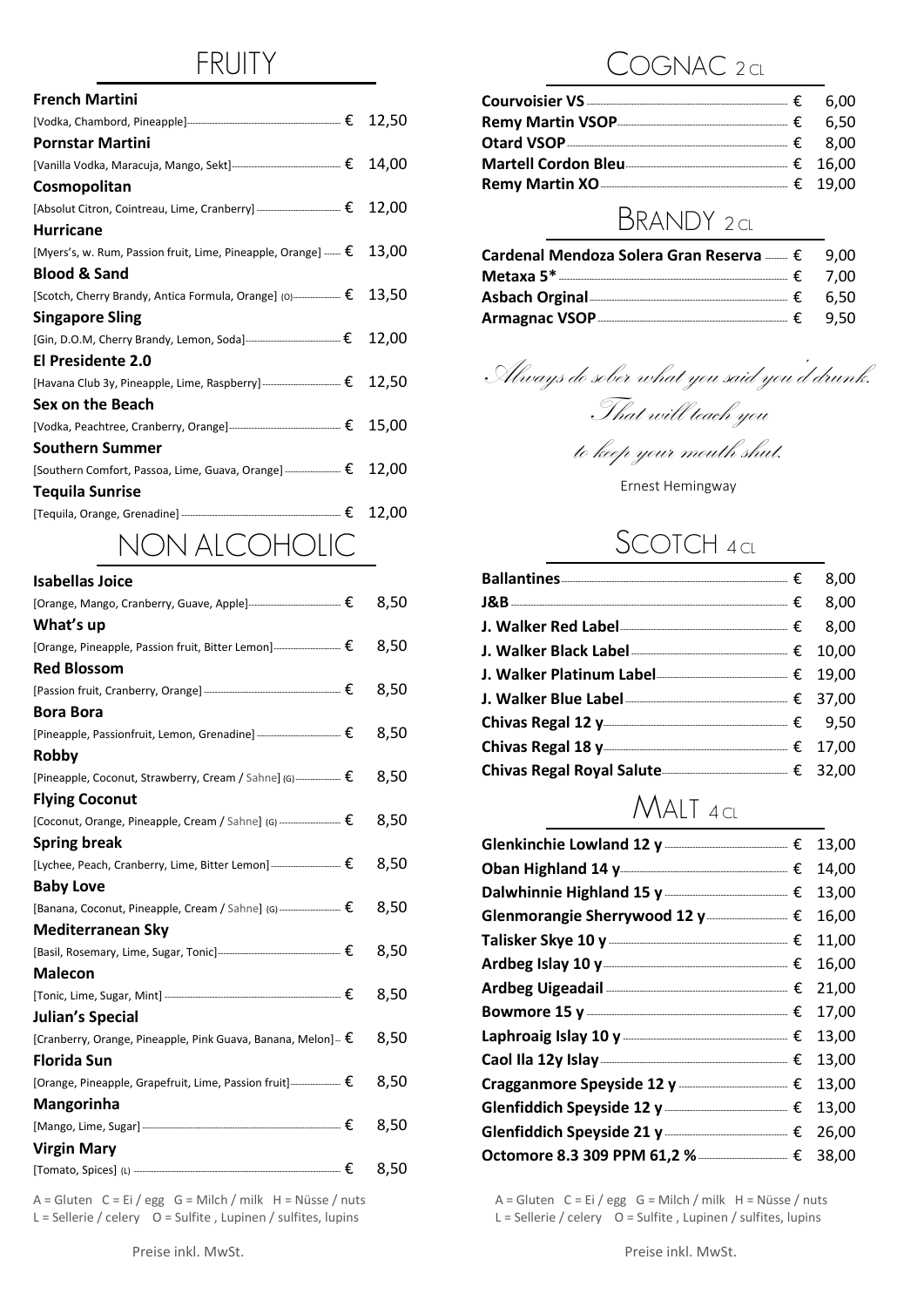# **BOURBON/** TENNESSEE 4 CL

| Bulleit Rye $\frac{1}{2}$ 11,00 |  |
|---------------------------------|--|

If you drink don't drive. Don't even putt.

Dean Martin

# CANADIAN/ RISH / JAPANESE 4 CL

| Canadian Club ——————————————————————€ 9,00 |  |
|--------------------------------------------|--|
| Crown Royal $\frac{1}{2}$ 9,00             |  |
|                                            |  |
|                                            |  |
|                                            |  |
| The Chita $\frac{16,00}{16,00}$            |  |

 $GIN$  4 cl

|                                                                                                                                                                                                                                    | 8,00  |
|------------------------------------------------------------------------------------------------------------------------------------------------------------------------------------------------------------------------------------|-------|
|                                                                                                                                                                                                                                    | 8,00  |
| Bombay Sapphire                                                                                                                                                                                                                    | 9,00  |
|                                                                                                                                                                                                                                    | 9,50  |
| Beefeater 24 <u>- 2000 - 2000 - 2010</u> E                                                                                                                                                                                         | 9,50  |
|                                                                                                                                                                                                                                    | 10,00 |
|                                                                                                                                                                                                                                    | 10,50 |
| Tanqueray 10                                                                                                                                                                                                                       | 11,00 |
|                                                                                                                                                                                                                                    | 11,50 |
|                                                                                                                                                                                                                                    | 11,50 |
| London Nr.1 $\overline{\phantom{a}1}$                                                                                                                                                                                              | 12,50 |
|                                                                                                                                                                                                                                    | 13,00 |
| $\mathsf{Caorum}\xspace$ $\mathsf{E}\xspace$                                                                                                                                                                                       | 13,00 |
|                                                                                                                                                                                                                                    | 16,00 |
| The Botanist <u>2008</u> The Botanist 2008 of the Botanist 2008 of the Botanist 2008 of the Botanist 2008 of the Botanist 2008 of the Botanist 2008 of the Botanist 2008 of the Botanist 2008 of the Botanist 2008 of the Botanist | 15,00 |
| Gin Mare $f(x) = 1$                                                                                                                                                                                                                | 14,50 |
|                                                                                                                                                                                                                                    | 16,00 |
| Deep purple $f(x)$                                                                                                                                                                                                                 | 17,00 |
|                                                                                                                                                                                                                                    | 10,00 |
| Malfy Blood Orange Gin- $\equiv$                                                                                                                                                                                                   | 10,00 |
|                                                                                                                                                                                                                                    | 10,00 |

A = Gluten C = Ei / egg G = Milch / milk H = Nüsse / nuts L = Sellerie / celery O = Sulfite, Lupinen / sulfites, lupins

| $Wyborowa$ 6.00                      |  |
|--------------------------------------|--|
|                                      |  |
| $\textsf{Absolute}$ $\xi$ 9,00       |  |
|                                      |  |
|                                      |  |
|                                      |  |
| $\kappa$ auffman $\frac{1}{2}$ 19,00 |  |
|                                      |  |

# RUM 4 CL

|                                                        | 8,00  |
|--------------------------------------------------------|-------|
|                                                        | 8,00  |
| St. James Royal Ambre Martinique ———— €                | 9,00  |
|                                                        | 10,00 |
|                                                        | 8,00  |
|                                                        | 10,00 |
| Havana Club 15 y Cuba - Common Common                  | 36,00 |
| Ron Matusalem Gran Reserva 15 y Dom. Rep. $= \epsilon$ | 13,00 |
| Ron Matusalem Gran Reserva 23 y Dom. Rep. $= \epsilon$ | 17,00 |
| Ron Zacapa Solera Reserva 23 y Guatemala  €            | 17,00 |
| Plantation XO Barbados <b>Manual Acception</b> €       | 15,00 |
| Diplomatico Reserva Exclusiva Venezuela $= \epsilon$   | 15,00 |
| Pyrat XO Reserve Anguilla ———————————— €               | 14,00 |
| La Mauny XO Martinique                                 | 18,00 |
| Angostura 1824 Trinidad Tobago <u>Canangon (</u> €     | 19,50 |
| Captain Morgan Spiced ————————————— €                  | 9.00  |
| Havanna Club Verde - 2000 1000 000000 €                | 10.00 |

### LIKÖRE 4 CL

|                                                              | € | 8,00  |
|--------------------------------------------------------------|---|-------|
|                                                              |   | 8,00  |
|                                                              |   | 9,00  |
| Southern Comfort ———————————————————— $\epsilon$             |   | 8,00  |
|                                                              |   | 8,00  |
| $Passoá$ $\epsilon$                                          |   | 8,00  |
|                                                              |   | 8,00  |
|                                                              |   | 8,00  |
|                                                              |   | 8,00  |
|                                                              |   | 8,00  |
| <b>Mozartlikör</b> (Gold, Black) (G) $\ldots$ $\vdots$ $\in$ |   | 8,00  |
|                                                              |   | 9,00  |
|                                                              |   | 8,00  |
|                                                              |   | 8,00  |
|                                                              |   | 8,00  |
|                                                              |   | 9,00  |
| Cherry Heering $\equiv$                                      |   | 9,00  |
|                                                              |   | 8,00  |
|                                                              |   | 10,00 |

A = Gluten C = Ei / egg G = Milch / milk H = Nüsse / nuts L = Sellerie / celery  $O =$  Sulfite, Lupinen / sulfites, lupins